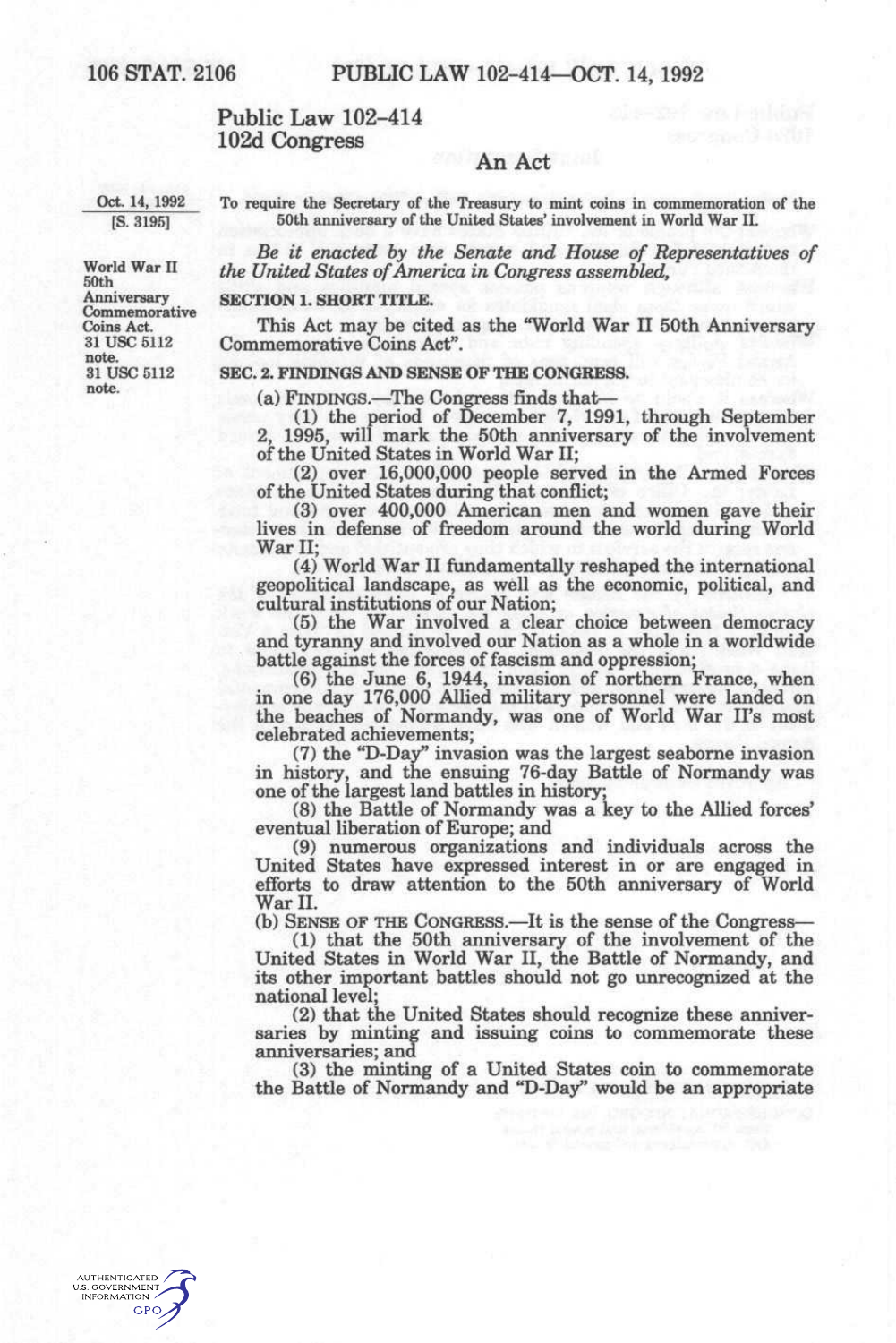concomitance to the commitment by the Republic of France that it will mint a French commemorative coin in recognition of the anniversary.

# **SEC. 3. WORLD WAR II COMMEMORATIVE COINS.** 31 USC 5112

The Secretary of the Treasury (hereafter in this Act referred to as the "Secretary") shall mint and issue coins in accordance with this Act to commemorate the 50th anniversary of the involvement of the United States in World War II.

# **SEC. 4. SPECIFICATIONS OF COINS.** 31 USC 5112

(a) DENOMINATIONS.—^The Secretary shall mint and issue the *^°^'*  following coins:

(1) FIVE DOLLAR GOLD COINS.—Not more than 300,000 five dollar gold coins, each of which shall—

(A) weigh 8.359 grams;

(B) have a diameter of 0.850 inches; and

(C) be composed of 90 percent gold and 10 percent alloy.

(2) ONE DOLLAR SILVER COINS.—^Not more than 1,000,000 one dollar silver coins, each of which shall—

(A) weigh 26.73 grams;

(B) have a diameter of 1.500 inches; and

(C) be composed of 90 percent silver and 10 percent copper.

(3) HALF DOLLAR CLAD COINS.—Not more than 2,000,000 half dollar coins, each of which shall—

(A) weigh 11.34 grams;

(B) have a diameter of 1.205 inches; and

(C) be minted to the specifications for half dollar coins

contained in section 5112(b) of title 31, United States Code. (b) LEGAL TENDER.—^The coins minted under this Act shall be legal tender, as provided in section 5103 of title 31, United States Code.

**SEC. 5. SOURCES OF BULLION.** 31 USC 5112 (a) GOLD.—The Secretary shall obtain gold for minting coins under this Act pursuant to the authority of the Secretary under existing law.

(b) SILVER.—^The Secretary shall obtain silver for minting coins under this Act only from stockpiles established under the Strategic and Critical Minerals Stock Piling Act.

#### **SEC. 6. DESIGN OF COINS.** 31 USC 5112

(a) DESIGN REQUIREMENTS.— "\*\*\*®"

(1) IN GENERAL.—^The design of the coins authorized under this Act shall, in accordance with subsection (b), be symbolic of the participation of the United States in World War II. In addition, the design of the gold coin authorized under section 4(a)(1) shall be emblematic of the Allied victory in World War II, and the silver coin authorized under section 4(a)(2) shall be emblematic of the Battle of Normandy.

(2) DESIGNATIONS AND INSCRIPTIONS.—Each coin authorized under this Act shall bear a designation of the value of the coin, an inscription of the years "1991-1995", and inscriptions of the words "Liberty", "In God We Trust", "United States of America", and "E Pluribus Unum". In addition, the silver coin authorized under section  $4(a)(2)$  may bear a designation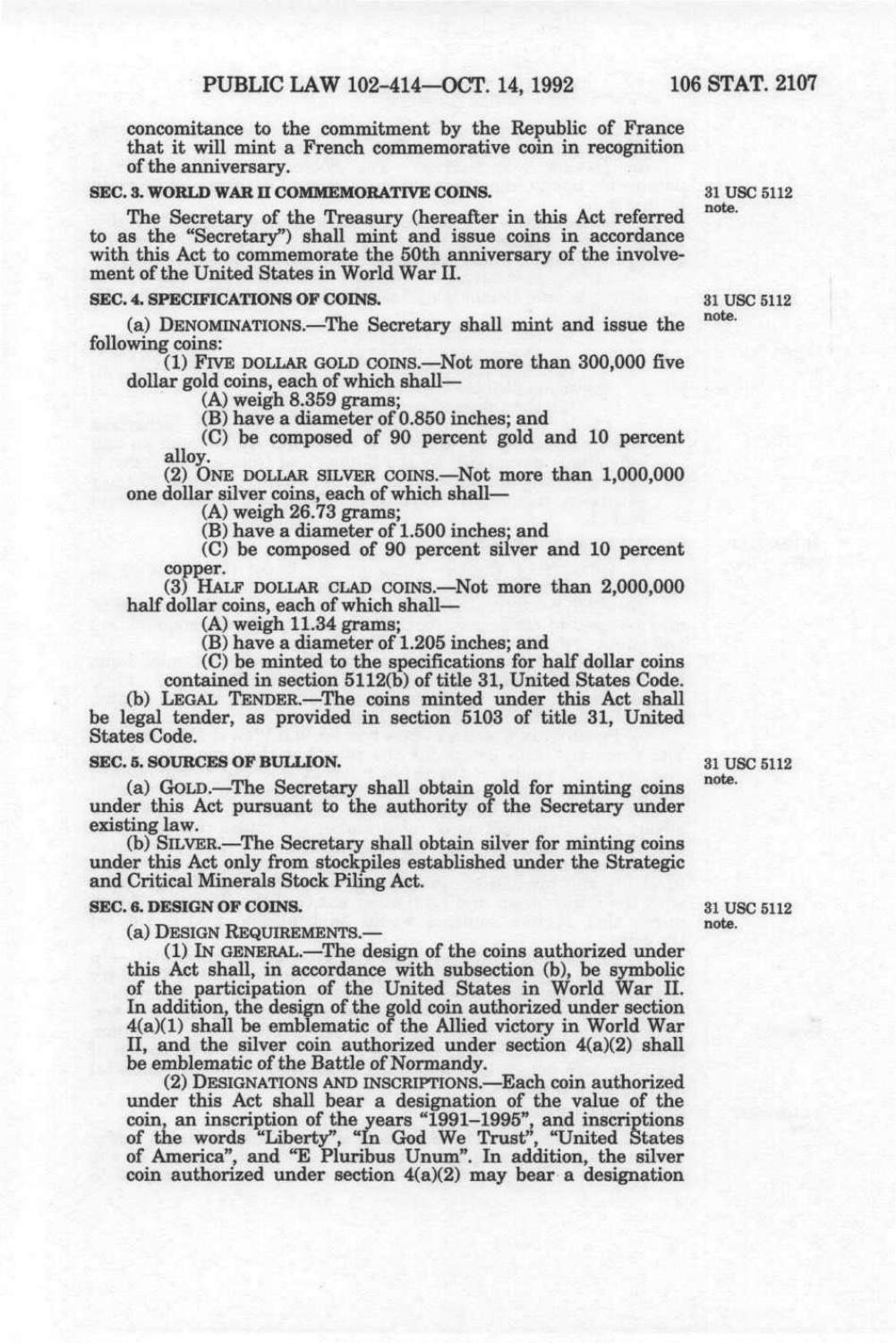of the date "June 6, 1944" and an inscription of the words "Battle of Normandy" or "D-Day Invasion".

(b) DESIGN COMPETITION.—The Secretary shall sponsor a nationwide open competition for the design of each coin authorized by this Act.

(c) SELECTION.—The design for each coin authorized by this Act shall be selected by the Secretary from the results of the design competition under subsection (b), after consultation with—

(1) representatives of veterans organizations of the United States whose membership includes veterans of World War II, including—

(A) the American Legion;

(B) the Veterans of Foreign Wars of the United States;

(C) AMVETS (American Veterans of World War II, Korea, and Vietnam); and

(D) the Disabled American Veterans; and

(2) in the case of the one dollar silver coin authorized under section 4(a)(2), the Battle of Normandy Foundation and individuals designated by the Foundation from among individuals who are particularly knowledgeable, by reason of their education, training, or experience, about the history of World War II.

31 USC 5112 note.

#### SEC. 7. ISSUANCE OF COINS.

(a) QUALITY OF COINS.—Coins minted under this Act may be issued in uncirculated and proof qualities.

(b) MINT FACILITY.—Only 1 facility of the United States Mint may be used to strike any particular combination of denomination and quality for the coins minted under this Act.

(c) COMMENCEMENT OF ISSUANCE.—^The Secretary may issue the coins minted under this Act beginning on January 1, 1993.

(d) TERMINATION OF AUTHORITY.—Coins may not be minted under this Act after December 31, 1993.

(e) PROMOTION CONSULTATION FOR WORLD WAR II MEMORIAL.-The Secretary shall determine the role that the American Battle Monuments Commission (hereafter referred to as the "Commission") and any entity established by the Congress to assist the Commission in erecting a World War II memorial will have in the promotion, advertising, or marketing of coins authorized under this Act. This determination shall be made in consultation with the Commission and any other such entity. The Secretary may enter into a contract involving the promotion, advertising, or marketing of such coins with the Commission and such other entity if the Secretary determines that such a contract would be beneficial in the sale of the coins.

(f) PROMOTION CONSULTATION FOR NORMANDY MEMORIAL.—In consultation with the Battle of Normandy Foundation, the Secretary shall determine the role such entity shall have in the promotion, advertising, or marketing of the coins authorized under this Act. The Secretary shall enter into a contract involving the promotion, advertising, or marketing of such coins with the Foundation if the Secretary determines that such a contract would be beneficial in the sale of the coins.

#### SEC. 8. SALE OF COINS.

(a) IN GENERAL.—^The Secretary shall sell coins minted under this Act at a price equal to the sum of the face value of the coins, the surcharge provided in subsection (d) with respect to

Contracts.

31 USC 5112 note.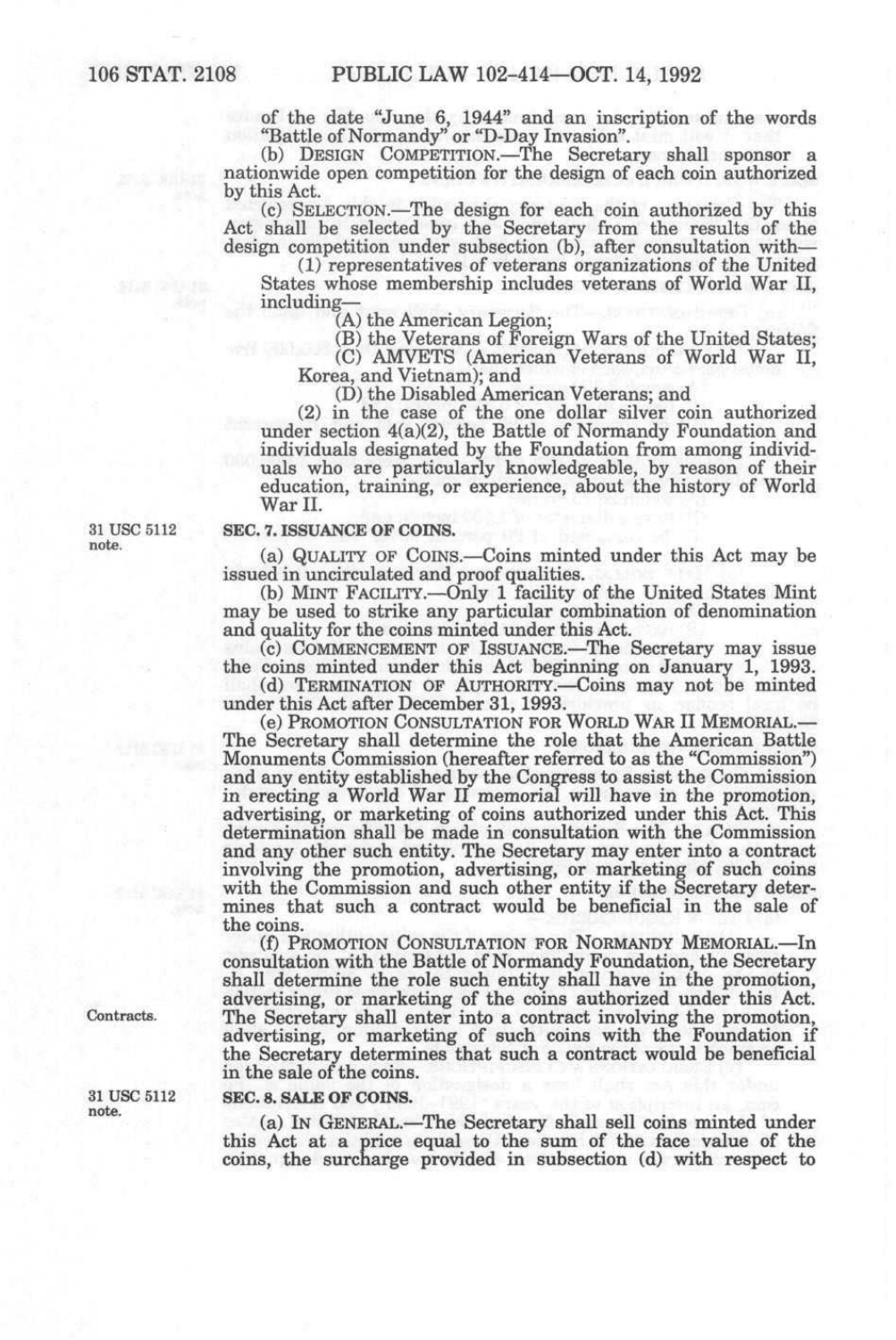such coins, and the cost of designing and issuing the coins (including labor, materials, dies, use of machinery, and overhead expenses),

(b) BULK SALES.—The Secretary shall make any bulk sales of the coins minted under this Act at a reasonable discount to reflect the lower costs of such sales.

(c) PREPAID ORDERS.—The Secretary shall accept prepaid orders for the coins minted under this Act prior to the issuance of such coins. Sale prices with respect to such prepaid orders shall be at a reasonable discount.

(d) SURCHARGES.—^All sales of coins minted under this Act shall include a surcharge of \$35 per coin for the five dollar coins, \$8 per coin for the one dollar coins, and \$2 per coin for the half dollar coins.

# **SEC. 9. FINANCIAL ASSURANCES.** 31 USC 5112 **31 USC 5112**

(a) No NET COST TO GOVERNMENT.—The Secretary shall take such actions as may be necessary to ensure that minting and issuing coins under this Act will not result in any net cost to the Federal Government.

(b) PAYMENT FOR COINS.—A coin shall not be issued under this Act unless the Secretary has received—

(1) full payment for the coin;

(2) security satisfactory to the Secretary to indemnify the United States for full payment; or

(3) a guarantee of full payment satisfactory to the Secretary from a depository institution whose deposits are insured by the Federal Government.

# **SEC. 10. USE OF SURCHARGES.** 31 USC 5112

(a) SPLIT OF SURCHARGES BETWEEN BATTLE OF NORMANDY MEMORIAL AND WORLD WAR II MEMORIAL.—Surcharges received from the sale of coins minted under this Act shall be distributed by the Secretary as follows:<br>(1) BATTLE OF

BATTLE OF NORMANDY FOUNDATION.—The first \$3,000,000 received from the sale of coins shall be transferred to the Battle of Normandy Foundation and used to create, to endow, and to dedicate, on the 50th Anniversary of D-Day, a United States D-Day and Battle of Normandy Memorial in Normandy, France, adjacent to the largest World War II Museum in the world in Caen, France, and to encourage and support visits to the memorial by United States citizens, and especially students.

(2) AMERICAN BATTLE MONUMENTS COMMISSION.—The first \$7,000,000 received from the sale of coins after the \$3,000,000 referred to in paragraph (1) shall be deposited by the Secretary, subject to subsection (b)(2), in the fund established in the Treasury which is available to the American Battle Monuments Commission for the expenses incurred in establishing a memorial on Federal land in the District of Columbia or its environs to honor members of the Armed Forces of the United States who served in World War II and to commemorate the participation of the United States in that war.

(3) DISTRIBUTION OF EXCESS.—Of the amounts received from the sale of coins in excess of \$10,000,000—

(A) 30 percent shall be transferred to the Battle of Normandy Foundation and used in the manner provided in paragraph (1); and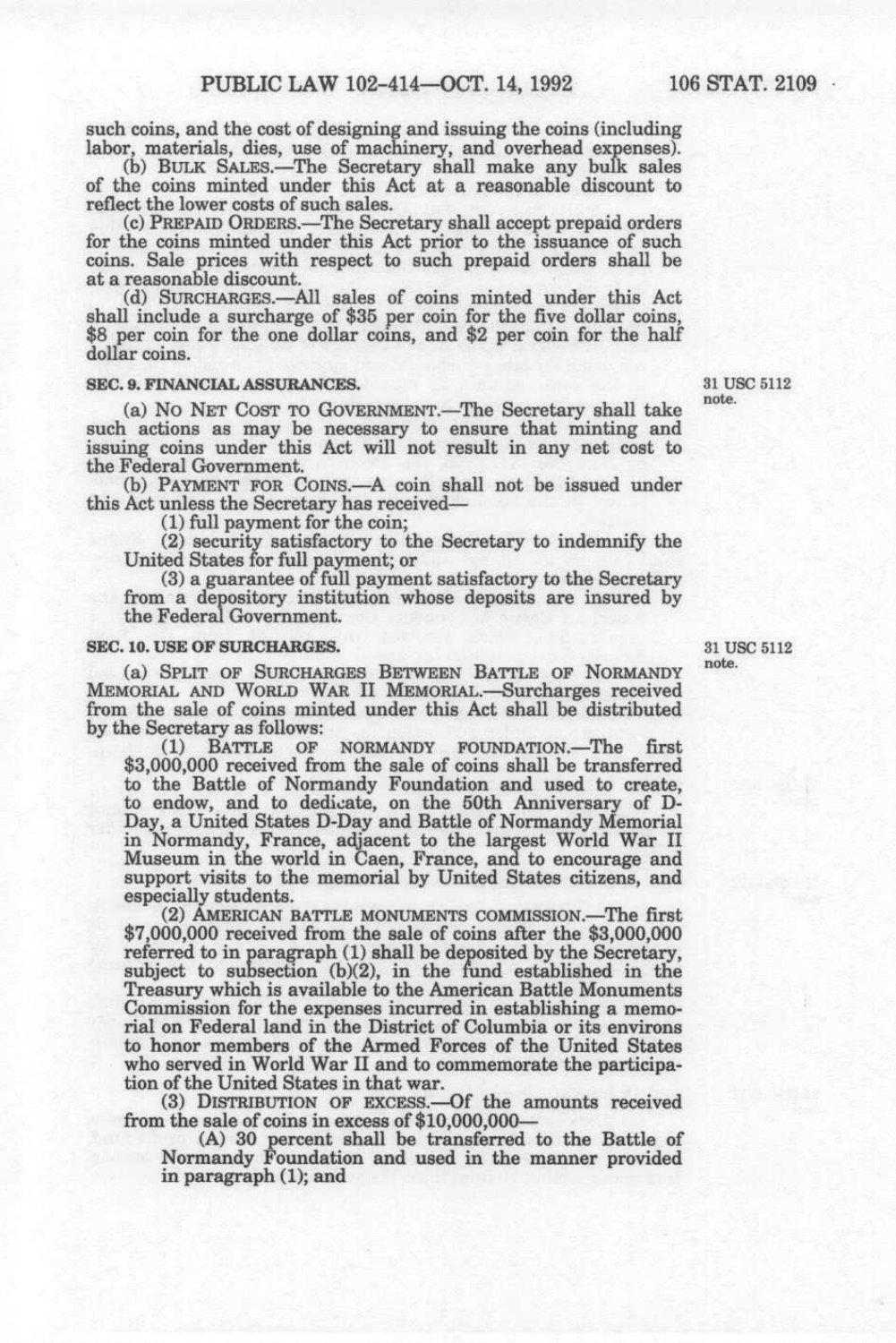(B) 70 percent shall be deposited by the Secretary, subject to subsection (b)(2), in the fund described in paragraph (2).

(b) USE OF FUNDS IF NOT USED FOR MEMORIAL.—

(1) BATTLE OF NORMANDY MEMORIAL.-Of the amounts received by the Battle of Normandy Foundation under this section, any amount in excess of the amount spent by the Foundation for the uses described in subsection (a)(1) shall be transferred to the Secretary for deposit in the account provided for in section 8(b)(1) of the Act entitled "An Act to provide standards for placement of commemorative works on certain Federal lands in the District of Columbia and its environs, and for other purposes" and approved November 14, 1986, in the same manner as provided by law for the World War II memorial described in subsection (a)(2).

(2) WORLD WAR II MEMORIAL.—If the World War II memorial described in subsection (a)(2) is not authorized by Congress by December 31, 1995, the amounts described in paragraphs  $(2)$  and  $(3)(B)$  of subsection (a) shall be deposited by the Secretary in the account described in paragraph (1) of this subsection.

(c) AUDITS.—^The Comptroller General of the United States shall conduct an annual audit of any books, records, documents, and other data—

(1) belonging to the Battle of Normandy Foundation, the American Battle Monuments Commission, and any agency or organization which receives any amount from the fund described in subsection (a); and

(2) relating to the expenditure of any amount received under subsection (a) or from the fund,

until all amounts received by the foundation, commission, agency, or organization under subsection (a) or from the fund have been spent and the expenditure of such amounts has been audited.

### $31$  USC  $5112$  SEC. 11. REPORT TO CONGRESS.

Not later than March 31, 1994, the Secretary shall submit to the Congress a report regarding the activities carried out under this Act.

# 31 USC 5112 SEC. 12. GENERAL WAIVER OF PROCUREMENT REGULATIONS.<br>note.

(a) IN GENERAL.—Except as provided in subsection (b), no provision of law governing procurement or public contracts shall be applicable to the procurement of goods and services necessary for carrying out the provisions of this Act relating to the minting or selling of the coins authorized by this Act.

(b) EQUAL EMPLOYMENT OPPORTUNITY.—Subsection (a) shall not relieve any person entering into a contract under the authority of this Act from complying with any law relating to equal employment opportunity.

### $31$  USC  $5112$  SEC. 13. COINAGE PROFIT FUND.

(a) DEPOSITS.—^All amounts received from the sale of coins issued under this Act shall be deposited in the coinage profit fund. (b) PAYMENTS.—The Secretary shall pay the amounts author-

ized under section 10 from the coinage profit fund.